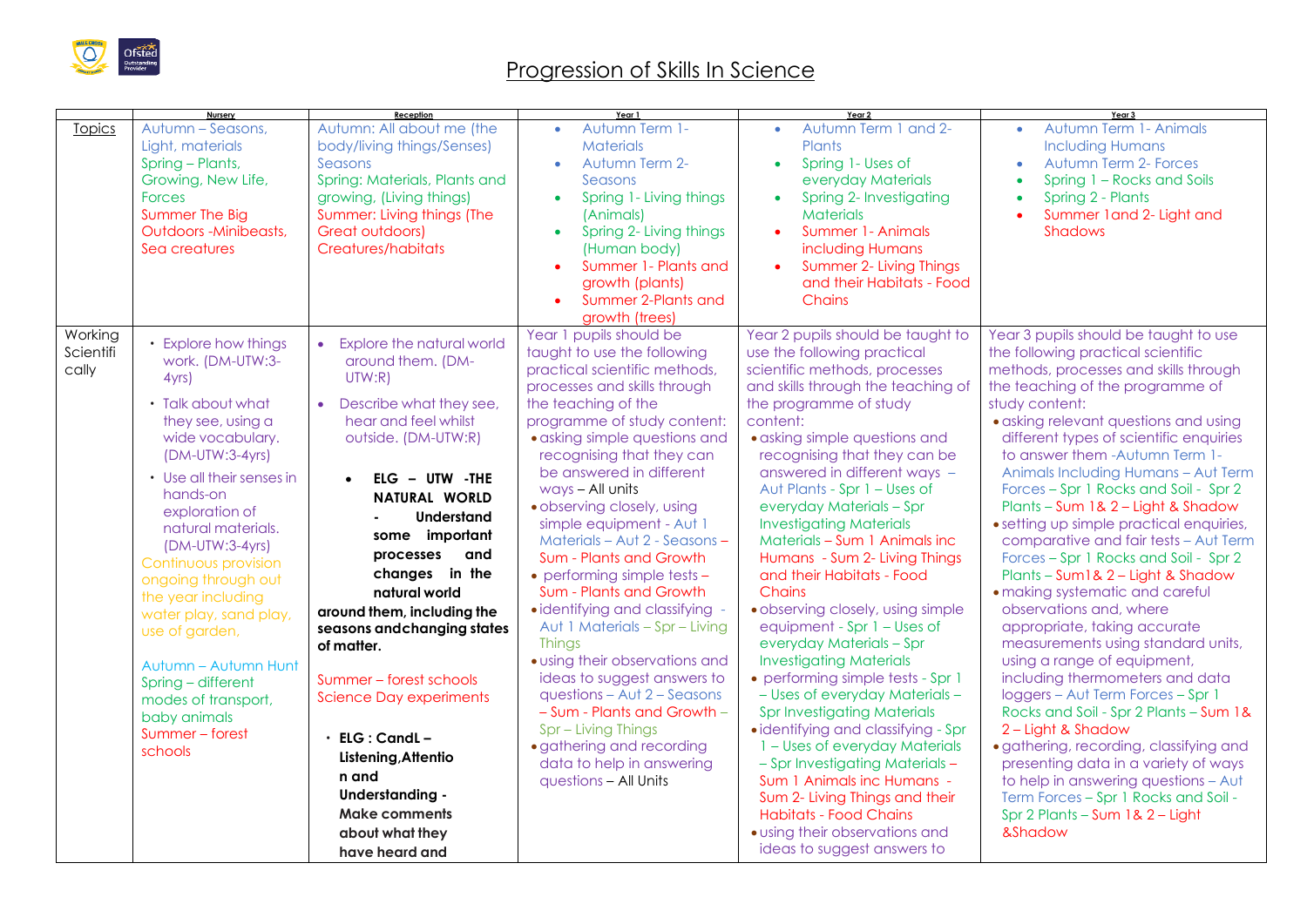|         |                             | ask questions to          | questions - Spr $1$ – Uses of          | • recording findings using simple          |
|---------|-----------------------------|---------------------------|----------------------------------------|--------------------------------------------|
|         |                             | clarify their             | everyday Materials - Spr               | scientific language, drawings,             |
|         |                             |                           | <b>Investigating Materials - Sum 1</b> | labelled diagrams, keys, bar charts,       |
|         |                             | understanding.            | Animals inc Humans - Sum 2-            |                                            |
|         |                             |                           |                                        | and tables - Aut Term Forces - Spr 1       |
|         |                             |                           | Living Things and their Habitats       | Rocks and Soil - Spr 2 Plants - Sum1&      |
|         |                             |                           | - Food Chains                          | 2 - Light & Shadow                         |
|         |                             |                           | · gathering and recording data         | • reporting on findings from enquiries,    |
|         |                             |                           | to help in answering questions         | including oral and written                 |
|         |                             |                           | - Aut Plants - Spr 1 - Uses of         | explanations, displays or                  |
|         |                             |                           | everyday Materials - Spr               | presentations of results and               |
|         |                             |                           | <b>Investigating Materials -</b>       | conclusions - Autumn Term Forces -         |
|         |                             |                           | Elements within all units              | Spr 1 Rocks and Soil - Spr 2 Plants -      |
|         |                             |                           | covered in Year 2.                     | Sum1& 2 - Light & Shadow                   |
|         |                             |                           |                                        | · using results to draw simple             |
|         |                             |                           |                                        | conclusions, make predictions for          |
|         |                             |                           |                                        | new values, suggest improvements           |
|         |                             |                           |                                        | and raise further questions - Autumn       |
|         |                             |                           |                                        | Term Forces - Spr 1 Rocks and Soil -       |
|         |                             |                           |                                        | Spr 2 Plants - Sum 1& 2 - Light &          |
|         |                             |                           |                                        | Shadow                                     |
|         |                             |                           |                                        | · identifying differences, similarities or |
|         |                             |                           |                                        | changes related to simple scientific       |
|         |                             |                           |                                        | ideas and processes - Aut Term 1-          |
|         |                             |                           |                                        | Animals Including Humans - Aut Term        |
|         |                             |                           |                                        | - Spr 2 Plants                             |
|         |                             |                           |                                        | · using straightforward scientific         |
|         |                             |                           |                                        | evidence to answer questions or to         |
|         |                             |                           |                                        | support their findings. - All Units        |
| Living  | Begin to<br>$\bullet$       |                           | • Explore and compare the              |                                            |
| Things  | understand the              | Explore the natural world | differences between things             |                                            |
| and     | need to respect             | around them. (DM-         | that are living, dead, and             |                                            |
| their   | and care for the            | UTW:R)                    | things that have never been            |                                            |
| Habitat | natural                     | Understand the effect of  | alive                                  |                                            |
|         | environment and             | changing seasons on       | • Identify that most living things     |                                            |
|         | all living things.          | the natural world         | live in habitats to which they         |                                            |
|         | $(DM-UTW:3-4yrs)$           | around them. (DM-         | are suited and describe how            |                                            |
|         | Understand the<br>$\bullet$ | UTW:R)                    | different habitats provide for         |                                            |
|         | key features of the         |                           | the basic needs of different           |                                            |
|         | life cycle of a plant       | $\cdot$ ELG: Explore the  | kinds of animals and plants,           |                                            |
|         | and an animal.              | natural world around      | and how they depend on                 |                                            |
|         | $(DM-UTW:3-4yrs)$           | them, making              | each other                             |                                            |
|         | Autumn-<br>$\bullet$        | observations and          | · Identify and name a variety of       |                                            |
|         | understand place            | drawing pictures of       | plants and animals in their            |                                            |
|         | in own family,              | animals and plants.       | habitats, including                    |                                            |
|         | hibernation of              | <b>UTW</b>                | microhabitats                          |                                            |
|         | hedgehogs and               |                           | • Describe how animals obtain          |                                            |
|         | bears                       | Spring - Topic Farms      | their food from plants and             |                                            |
|         |                             |                           |                                        |                                            |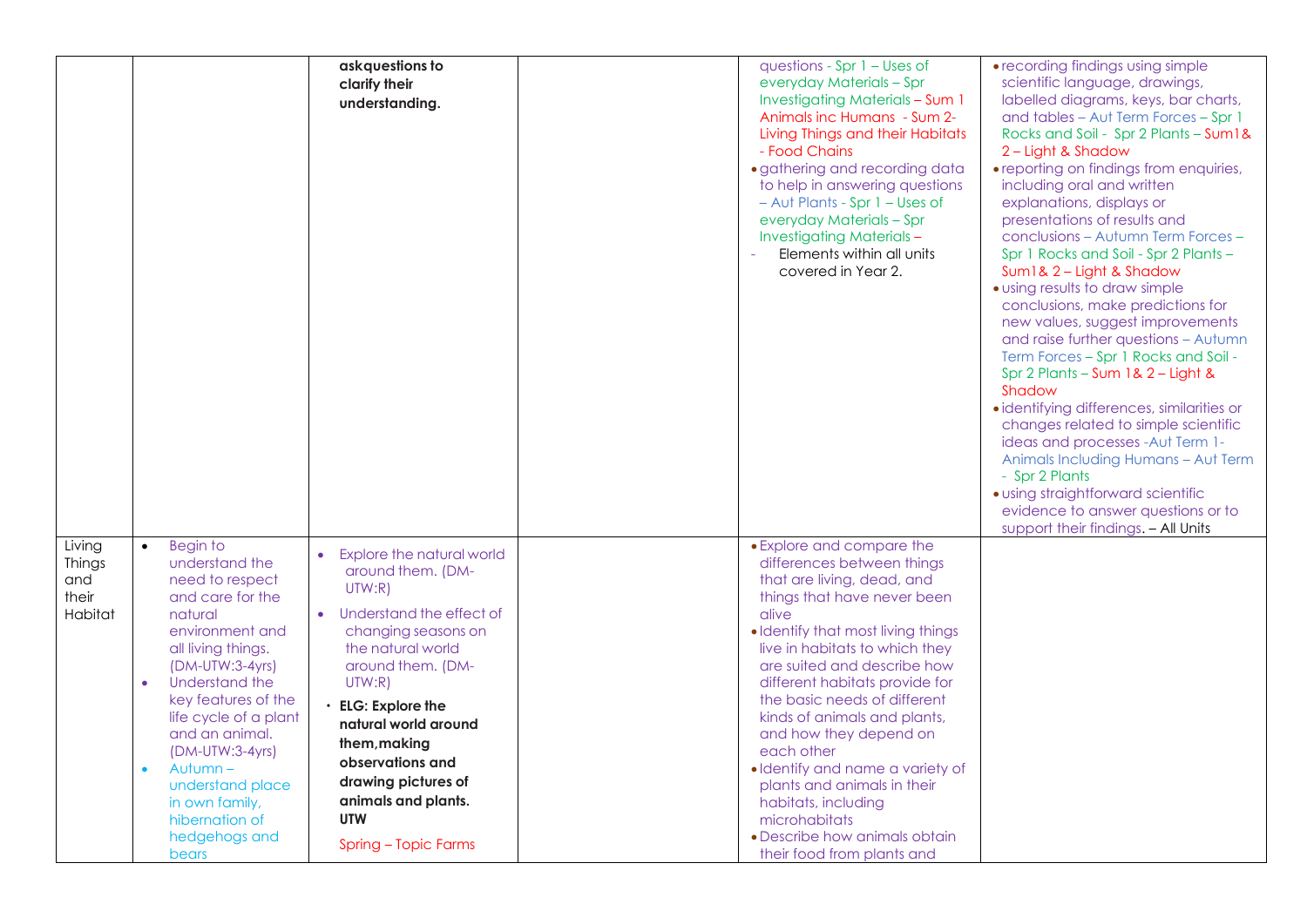|        | Spring - life cycles<br>butterfly, frog,<br>ducklings. Trip to<br><b>Wroxham Barns</b><br>Summer-<br>$\bullet$<br>minibeasts | and Growing.<br>Naming animals and<br>their young. Where<br>food comes from<br>(Farmer Duck, Little)<br>Red Hen)     |                                                                                                                                      | other animals, using the idea<br>of a simple food chain, and<br>identify and name different<br>sources of food.<br>Summer 2- Living Things and<br>their Habitats- Food Chains |                                                                                                                                                                                                              |
|--------|------------------------------------------------------------------------------------------------------------------------------|----------------------------------------------------------------------------------------------------------------------|--------------------------------------------------------------------------------------------------------------------------------------|-------------------------------------------------------------------------------------------------------------------------------------------------------------------------------|--------------------------------------------------------------------------------------------------------------------------------------------------------------------------------------------------------------|
|        |                                                                                                                              | Spring - Plants-<br>labelling. Planting<br>seed.                                                                     |                                                                                                                                      |                                                                                                                                                                               |                                                                                                                                                                                                              |
|        |                                                                                                                              | Autumn 1- All about<br>me. Human body.<br>Naming features.<br>Senses.                                                |                                                                                                                                      |                                                                                                                                                                               |                                                                                                                                                                                                              |
|        |                                                                                                                              | Summer - Forest<br>school. Topic: The<br>Great outdoors -<br>studying insect each<br>week. (The Very Busy<br>Spider) |                                                                                                                                      |                                                                                                                                                                               |                                                                                                                                                                                                              |
|        |                                                                                                                              | CP: Small world<br>creautes, outdoor<br>area, magnifying<br>glasses.                                                 |                                                                                                                                      |                                                                                                                                                                               |                                                                                                                                                                                                              |
| Plants | • Plant seeds and<br>care for growing<br>plants. (DM-UTW:3-<br>4yrs)                                                         | • Understand the key<br>features of the life cycle of<br>a plant and an animal.<br>(DM-UTW:3-4yrs)                   | · Identify and name a variety<br>of common wild and<br>garden plants, including<br>deciduous and evergreen<br>trees-Sum 1 - Plants & | • Observe and describe how<br>seeds and bulbs grow into<br>mature plants<br>• Find out and describe how<br>plants need water, light and a                                     | · Identify and describe the functions of<br>different parts of flowering plants:<br>roots, stem/trunk, leaves and flowers<br>• Explore the requirements of plants for<br>life and growth (air, light, water, |
|        | • Understand the key<br>features of the life<br>cycle of a plant and                                                         | • Plant seeds and care for<br>growing plants. (DM-<br>$UTW:3-4yrs$                                                   | growth-plants<br>· Identify and describe the<br>basic structure of a variety                                                         | suitable temperature to grow<br>and stay healthy.<br>Autumn Term 1 and 2- Plants                                                                                              | nutrients from soil and room to grow)<br>& how they vary from plant to plant<br>. Investigate the way in which water is                                                                                      |
|        | an animal. (DM-<br><b>UTW:3-4yrs)</b>                                                                                        | • Explore the natural world<br>around them. (DM-UTW:R)                                                               | of common flowering<br>plants, including trees-<br>Summer 2 Plants and                                                               |                                                                                                                                                                               | transported within plants<br>• Explore the part that flowers play in<br>the life cycle of flowering plants,                                                                                                  |
|        | $\bullet$ Autumn – plant<br>spring bulbs,<br>$\bullet$ Spring – fairy tales                                                  | • Describe what they see,<br>hear and feel whilst<br>outside. (DM-UTW:R)                                             | growth-trees                                                                                                                         |                                                                                                                                                                               | including pollination, seed formation<br>and seed dispersal. - Spr 2 Plants                                                                                                                                  |
|        | jack and the<br>beanstalk, enormous<br>turnip, planting<br>seeds/flowers etc.                                                | • Understand the effect of<br>changing seasons on the<br>natural world around<br>them. (DM-UTW:R)                    |                                                                                                                                      |                                                                                                                                                                               |                                                                                                                                                                                                              |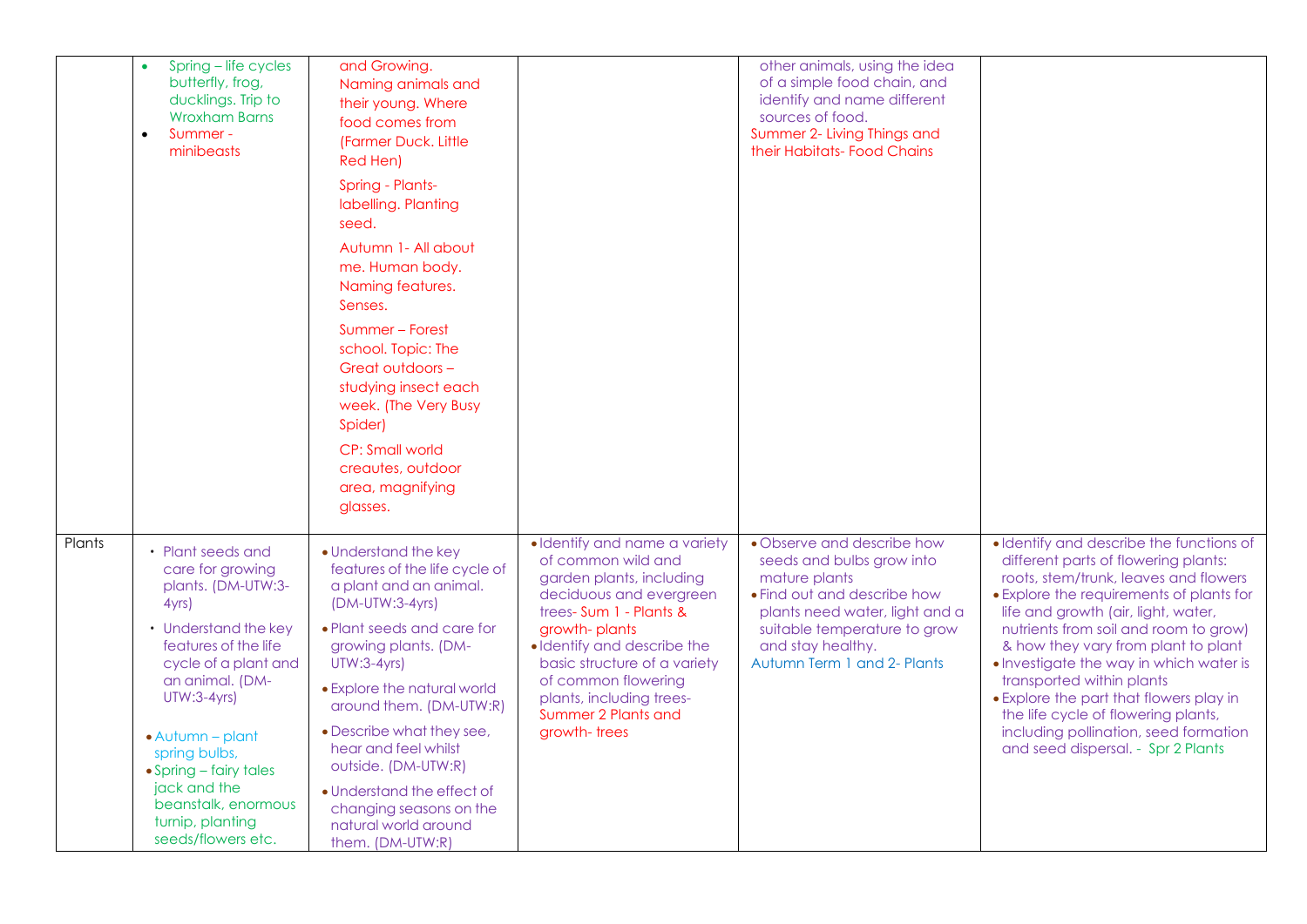|                                     | • Summer – caring for<br>plants                                                                                                                                                                                                                                                                                                                                                                                                                                                                                                                               | • ELG: Explore the natural<br>world around them,<br>making observations<br>and drawing pictures<br>of animals and plants.<br><b>UTW</b><br>Spring - Plants-<br>labelling. Planting<br>seed. Observational<br>drawing.<br><b>Autumn: Seasons</b><br>changes to trees<br>(MM Links).<br><b>Summer: Forest</b><br>School.<br>$\bullet$                                                                                                                                                                                                                                                      |                                                                                                                                                                                                                                                                                                                                                                                                                                                                                                                                                                                                                                                                                                                           |                                                                                                                                                                                                                                                                                                                                                                                                 |                                                                                                                                                                                                                                                                                                                                                                |
|-------------------------------------|---------------------------------------------------------------------------------------------------------------------------------------------------------------------------------------------------------------------------------------------------------------------------------------------------------------------------------------------------------------------------------------------------------------------------------------------------------------------------------------------------------------------------------------------------------------|------------------------------------------------------------------------------------------------------------------------------------------------------------------------------------------------------------------------------------------------------------------------------------------------------------------------------------------------------------------------------------------------------------------------------------------------------------------------------------------------------------------------------------------------------------------------------------------|---------------------------------------------------------------------------------------------------------------------------------------------------------------------------------------------------------------------------------------------------------------------------------------------------------------------------------------------------------------------------------------------------------------------------------------------------------------------------------------------------------------------------------------------------------------------------------------------------------------------------------------------------------------------------------------------------------------------------|-------------------------------------------------------------------------------------------------------------------------------------------------------------------------------------------------------------------------------------------------------------------------------------------------------------------------------------------------------------------------------------------------|----------------------------------------------------------------------------------------------------------------------------------------------------------------------------------------------------------------------------------------------------------------------------------------------------------------------------------------------------------------|
|                                     |                                                                                                                                                                                                                                                                                                                                                                                                                                                                                                                                                               |                                                                                                                                                                                                                                                                                                                                                                                                                                                                                                                                                                                          | Year 1                                                                                                                                                                                                                                                                                                                                                                                                                                                                                                                                                                                                                                                                                                                    | Year 2                                                                                                                                                                                                                                                                                                                                                                                          | Year 3                                                                                                                                                                                                                                                                                                                                                         |
| Animals,<br>includin<br>g<br>Humans | • Begin to understand<br>the need to respect<br>and care for the<br>natural environment<br>and all living things.<br>(DM-UTW:3-4yrs)<br>• Understand the key<br>features of the life<br>cycle of a plant and<br>an animal. (DM-<br><b>UTW:3-4yrs)</b><br>• Begin to understand<br>the need to respect<br>and care for the<br>natural environment<br>and all living<br>things.(DM-UTW:3-<br>4yrs<br>• Autumn – seasonal<br>changes<br>$\bullet$ Spring – plant care.<br>Spring - life cycles<br>butterfly, frog,<br>ducklings. Trip to<br><b>Wroxham Barns</b> | • Understand the key<br>features of the life cycle<br>of a plant and an animal.<br>(DM-UTW:3-4yrs)<br>• Begin to understand the<br>need to respect and care<br>for the natural<br>environment and all living<br>things. (DM-UTW:3-4yrs)<br>• Explore the natural world<br>around them. (DM-UTW:R)<br>• ELG: Explore the natural<br>world around them,<br>making observations<br>and drawing pictures<br>of animals and plants.<br><b>UTW</b><br>Spring - Topic Farms<br>and Growing.<br>Naming animals and<br>their young. When I<br>grow up topic $-$<br>looking at doctors +<br>nurses | · Identify and name a variety<br>of common animals<br>including fish, amphibians,<br>reptiles, birds and<br>mammals- Spring 1- Animals<br>• identify and name a variety<br>of common animals that<br>are carnivores, herbivores<br>and omnivores reptiles,<br>birds and mammals- Spring<br>1- Animals<br>• describe and compare the<br>structure of a variety of<br>common animals (fish,<br>amphibians, reptiles, birds<br>and mammals including<br>pets) reptiles, birds and<br>mammals- Spring 1- Animals<br>· identify, name, draw and<br>label the basic parts of the<br>human body and say which<br>part of the body is<br>associated with each<br>sense. reptiles, birds and<br>mammals-Spring 2-<br><b>Humans</b> | • Notice that animals, including<br>humans, have offspring which<br>grow into adults<br>• Find out about and describe<br>the basic needs of animals,<br>including humans, for survival<br>(water, food and air)<br>• Describe the importance for<br>humans of exercise, eating the<br>right amounts of different types<br>of food, and hygiene.<br>Summer 1- Animals including<br><b>Humans</b> | · Identify that animals, including<br>humans, need the right types and<br>amount of nutrition, and that they<br>cannot make their own food; they<br>get nutrition from what they eat<br>· Identify that humans and some other<br>animals have skeletons and muscles<br>for support, protection and<br>movement<br>-Autumn Term 1- Animals Including<br>Humans- |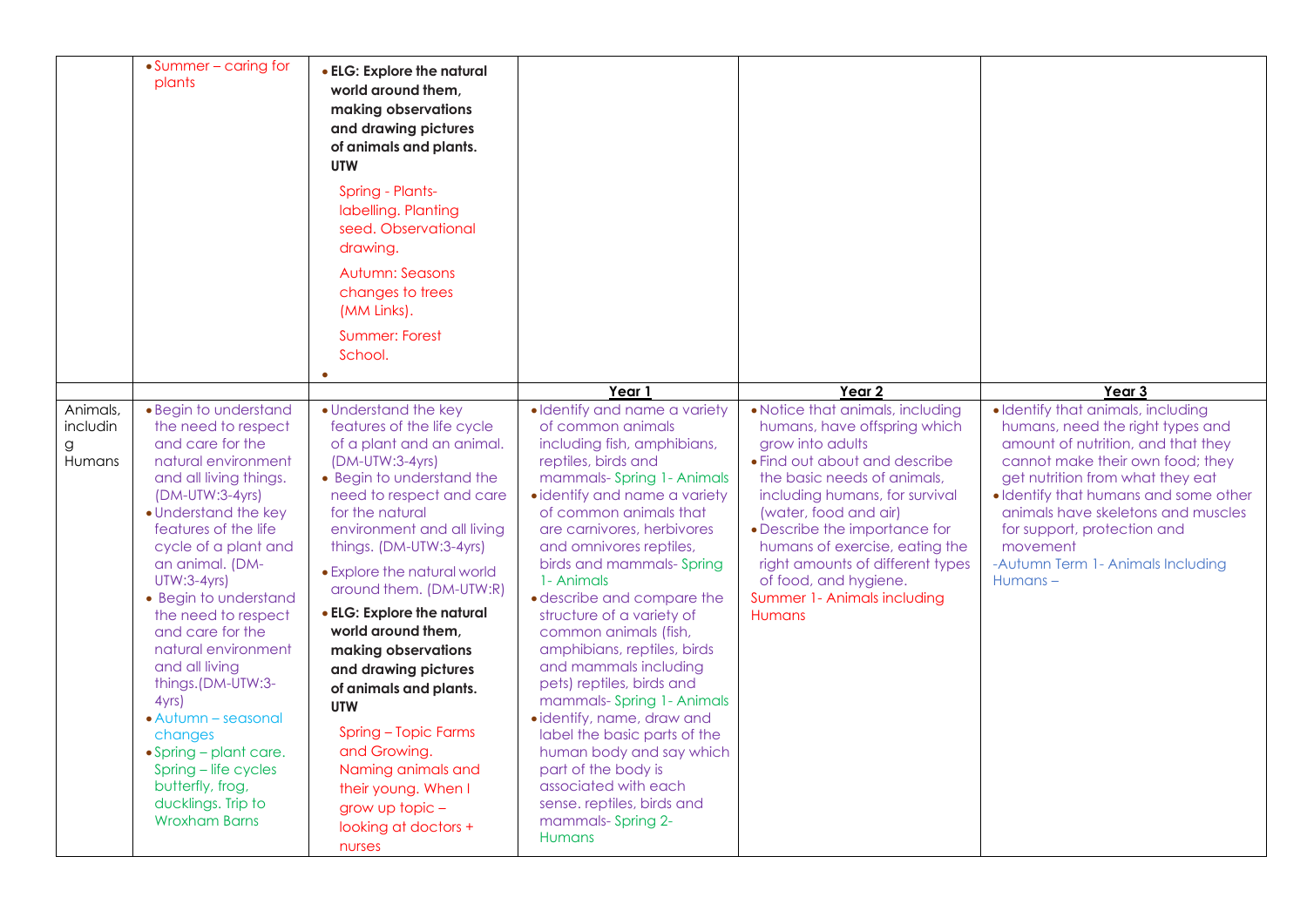|                          | • Summer - minibeasts                                                                                                                                                                                                                                                                                                                                                          | Autumn: Handa's<br>Surprise animal<br>names, pets-all<br>about me. Own body<br>and senses. Autumn<br>animals and<br>hibernation.<br>Teddy Bear Surgery -<br>looking at First<br>Aid/bodies                                                                                                                                                                                                                                                                                                                                                                                       |                                                                                                                                                                                                                                                                                                                                                                                                                                                                                                 |                                                                                                                                                                                                                                                                                                                                                                                                |                                                                                                                                                                                                                                                                                                                                                               |
|--------------------------|--------------------------------------------------------------------------------------------------------------------------------------------------------------------------------------------------------------------------------------------------------------------------------------------------------------------------------------------------------------------------------|----------------------------------------------------------------------------------------------------------------------------------------------------------------------------------------------------------------------------------------------------------------------------------------------------------------------------------------------------------------------------------------------------------------------------------------------------------------------------------------------------------------------------------------------------------------------------------|-------------------------------------------------------------------------------------------------------------------------------------------------------------------------------------------------------------------------------------------------------------------------------------------------------------------------------------------------------------------------------------------------------------------------------------------------------------------------------------------------|------------------------------------------------------------------------------------------------------------------------------------------------------------------------------------------------------------------------------------------------------------------------------------------------------------------------------------------------------------------------------------------------|---------------------------------------------------------------------------------------------------------------------------------------------------------------------------------------------------------------------------------------------------------------------------------------------------------------------------------------------------------------|
| Material<br>$\mathsf{S}$ | • Talk about the<br>differences between<br>materials and<br>changes they notice.<br>$(DM-UTW:3-4yrs)$<br>• Explore collections of<br>materials with similar<br>and/or different<br>properties. (DM-<br>UTW   :3-4yrs)<br>· Autumn Hunt,<br>scarecrow, making<br>hedgehogs.<br>• Signs of spring<br>• Summer 3 little pigs<br>house, making<br>pirates boats, forest<br>schools | • Talk about the differences<br>between materials and<br>changes they notice.<br>(DM-UTW:3-4yrs)<br>• Explore the natural world<br>around them. (DM-UTW:R)<br>• Describe what they see,<br>hear and feel whilst<br>outside. (DM-UTW:R)<br>• ELG: Understand some<br>important processesand<br>changes in the natural<br>world<br>around them, including the<br>seasons and changing states<br>of matter. UTW<br>Spring: Mrs Wishy Washy -<br>fabrics and washing.<br>CP: Water play - floating<br>sinking, sand play.<br>Summer 1: Fairy tales - three<br>little pigs materials. | <b>Everyday materials:</b><br>· Distinguish between an<br>object and the material<br>from which it is made<br>· Identify and name a variety<br>of everyday materials,<br>including wood, plastic,<br>glass, metal, water, and<br>rock<br>• Describe the simple<br>physical properties of a<br>variety of everyday<br>materials<br>• Compare and group<br>together a variety of<br>everyday materials on the<br>basis of their simple physical<br>properties. Autumn Term 1-<br><b>Materials</b> | <b>Uses of everyday materials:</b><br>Identify and compare the<br>suitability of a variety of<br>everyday materials, including<br>wood, metal, plastic, glass,<br>brick, rock, paper and<br>cardboard for particular uses-<br>Spr 1- Uses of everyday Materials<br>• Find out how the shapes of<br>solid objects made from some<br>materials can be changed.<br>Spr 2- Investigating Materials | <b>Rocks:</b><br>• Compare and group together<br>different kinds of rocks on the basis of<br>their appearance and simple<br>physical properties<br>• Describe in simple terms how fossils<br>are formed when things that have<br>lived are trapped within rock<br>• Recognise that soils are made from<br>rocks and organic matter.<br>- Spr 1 Rocks and Soil |
| Seasona<br>Change<br>S   | • Talk about what<br>they see, using a<br>wide vocabulary.<br>(DM-UTW:3-4yrs)<br>· Autumn -hunt,<br>nature table,<br>calendar                                                                                                                                                                                                                                                  | • Understand the effect of<br>changing seasons on the<br>natural world around<br>them. (DM-UTW:R)<br>• Describe what they see,<br>hear and feel whilst<br>outside. (DM-UTW:R)                                                                                                                                                                                                                                                                                                                                                                                                    | • Observe changes across<br>the 4 seasons<br>• Observe and describe<br>weather associated with<br>the seasons and how day<br>length varies<br>Autumn 2- Seasons                                                                                                                                                                                                                                                                                                                                 |                                                                                                                                                                                                                                                                                                                                                                                                |                                                                                                                                                                                                                                                                                                                                                               |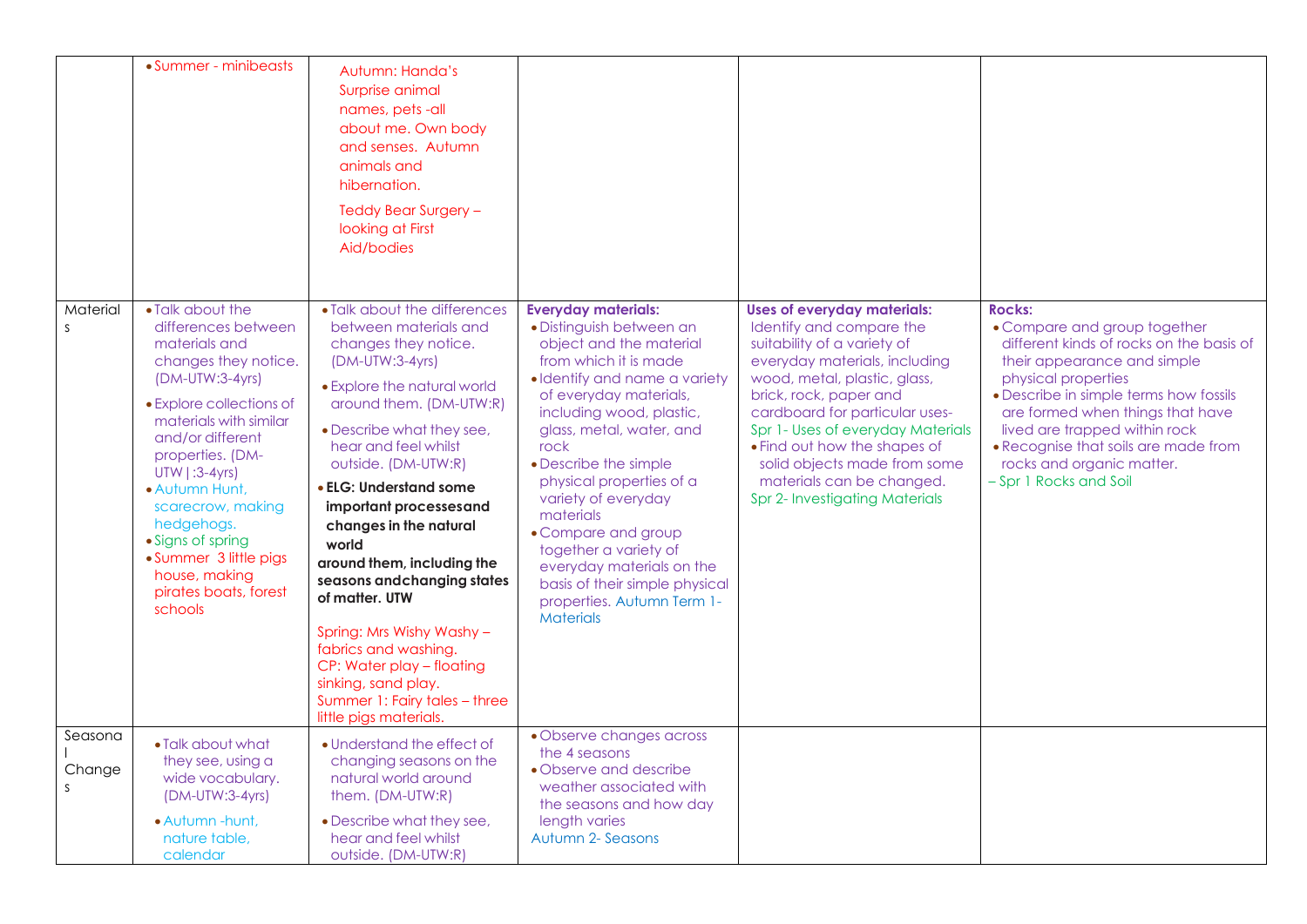|       | $\bullet$ Spring – new life,<br>spring hunt,<br>blossom, spring<br>flowers<br>$\bullet$ Summer – heat.<br>growth of plants/<br>watering                                                                                                                                                                       | • ELG: Understand some<br>important processes<br>and changes in the<br>natural world<br>around them, including<br>the seasons and changing<br>states of matter, UTW<br>$\bullet$ Date chart each day $-$<br>discusses weather,<br>Seasons on display in<br>class, CP in the outdoor<br>area – staff know to<br>discuss and observe<br>changes, Forest school-<br>Summer term<br>Autumn - seasons/<br>making calendar                                                                                                                      |  |                                                                                                                                                                                                                                                                                                                                                                                                                                                                                 |
|-------|---------------------------------------------------------------------------------------------------------------------------------------------------------------------------------------------------------------------------------------------------------------------------------------------------------------|-------------------------------------------------------------------------------------------------------------------------------------------------------------------------------------------------------------------------------------------------------------------------------------------------------------------------------------------------------------------------------------------------------------------------------------------------------------------------------------------------------------------------------------------|--|---------------------------------------------------------------------------------------------------------------------------------------------------------------------------------------------------------------------------------------------------------------------------------------------------------------------------------------------------------------------------------------------------------------------------------------------------------------------------------|
| Light | • Talk about what<br>they see, using a<br>wide vocabulary.<br>(DM-UTW:3-4yrs)<br>• Explore how things<br>work. (DM-UTW:3-<br>4yrs<br>Continuous provision -<br>torches, colour<br>paddles, dark dens.<br>Autumn - link to<br>Diwali, fireworks,<br>road safety on<br>darker evenings<br>(reflective clothing) | • Describe what they see,<br>hear and feel whilst<br>outside. (DM-UTW:R)<br>• Understand the effect of<br>changing seasons on the<br>natural world around<br>them. (DM-UTW:R)<br>• Explore the natural world<br>around them. (DM-<br>UTW:R)<br><b>ELG:UTW - Understand</b><br>important<br>some<br>and<br>processes<br>changes in the natural<br>world<br>around them, including the<br>seasons and changing<br>states of matter.<br>Autumn: seasons and<br>light/hibernation/firework<br>s/Christmas<br>Cp: Dark<br>den/torches/shadows. |  | • Recognise that they need light in<br>order to see things and that dark is<br>the absence of light<br>• Notice that light is reflected from<br>surfaces<br>• Recognise that light from the sun can<br>be dangerous and that there are<br>ways to protect their eyes<br>• Recognise that shadows are formed<br>when the light from a light source is<br>blocked by a solid object<br>• Find patterns in the way that the size<br>of shadows change. Sum1& 2 - Light<br>& Shadow |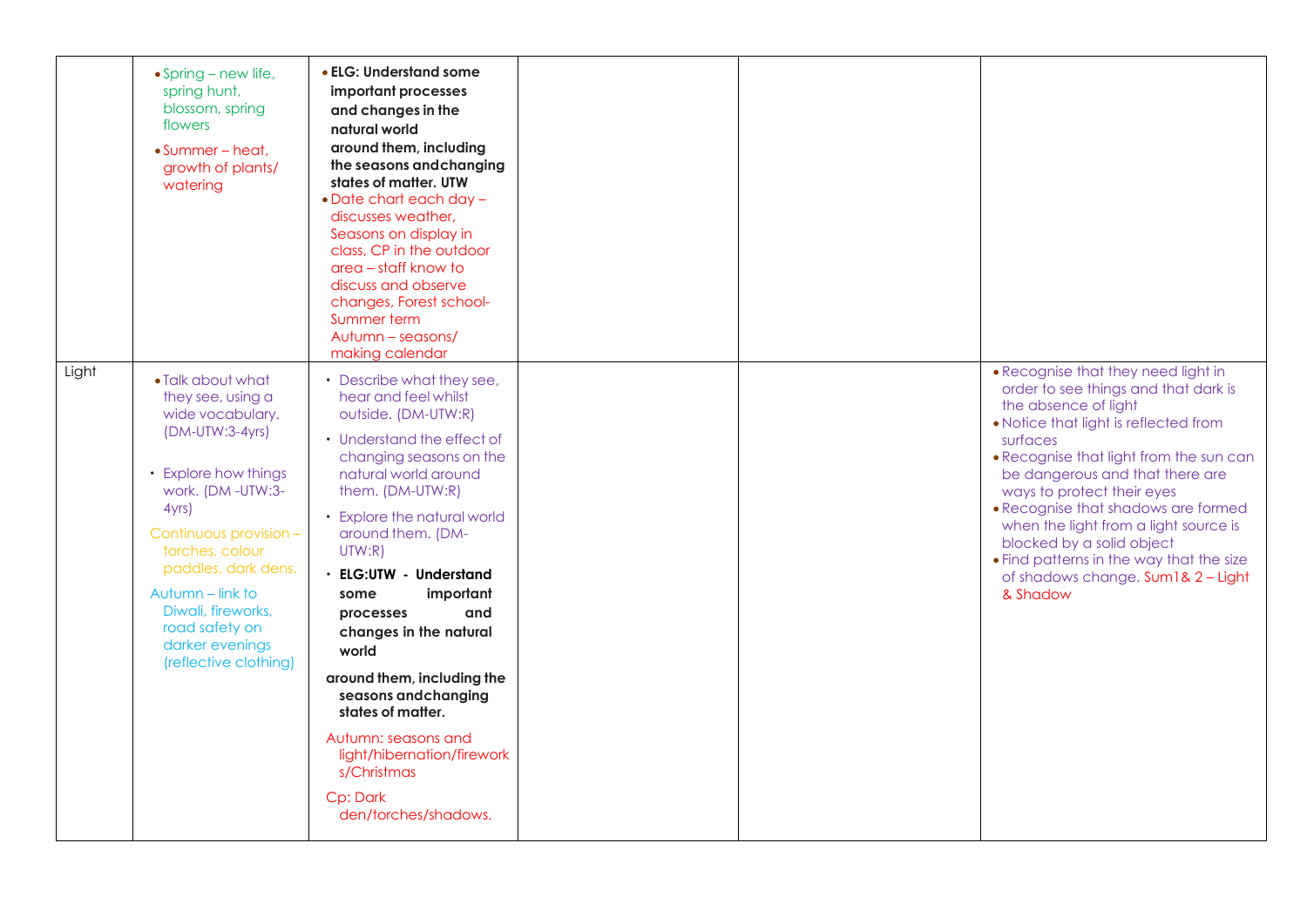| Forces<br>and<br>Magnets | • Explore and talk<br>about different<br>forces they can feel<br>$(DM-UTW:3-4yrs)$<br>• Transport – ramps, | • Explore and talk about<br>different forces they can<br>feel (DM-UTW:3-4yrs)<br><b>ELG: Understand some</b>                                                                                                   |  | • Compare how things move on<br>different surfaces<br>• Notice that some forces need<br>contact between 2 objects, but<br>magnetic forces can act at a                                                                                                                                                                                                                                                                                                                       |
|--------------------------|------------------------------------------------------------------------------------------------------------|----------------------------------------------------------------------------------------------------------------------------------------------------------------------------------------------------------------|--|------------------------------------------------------------------------------------------------------------------------------------------------------------------------------------------------------------------------------------------------------------------------------------------------------------------------------------------------------------------------------------------------------------------------------------------------------------------------------|
|                          | pushes and pulls<br>• Continuous provision<br>- magnetic sets,<br>trains.                                  | important<br>processes<br>and changes in the<br>natural world<br>around them, including the<br>seasons and changing states<br>of matter. UTW<br>$\bullet$ CP – cars, ramps,<br>magnetic shapes,<br>magnet toys |  | distance<br>• Observe how magnets attract or<br>repel each other and attract some<br>materials and not others<br>• Compare and group together a<br>variety of everyday materials on the<br>basis of whether they are attracted<br>to a magnet & identify some<br>magnetic materials<br>• Describe magnets as having 2 poles<br>• Predict whether 2 magnets will<br>attract or repel each other,<br>depending on which poles are facing<br>- Autumn Term - Forces and Magnets |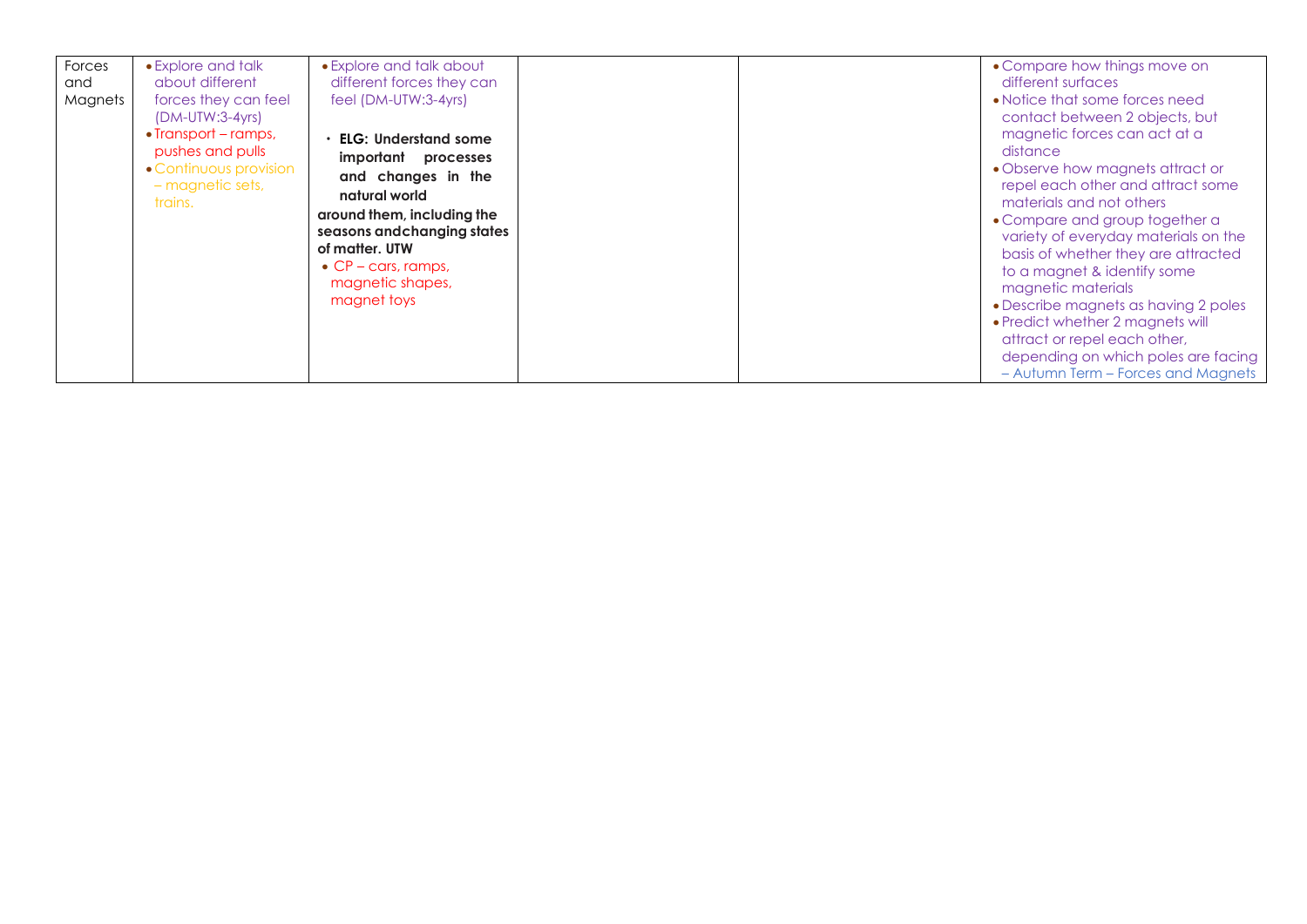|                           | Year 4                                                                                                                                                                                                                                                                                                                                                                                                                                                                                                                                                                                                                                                                                                                                                                                                                                                                                                                                                                                                                                                                                                                                                                                                                                                                                                                                                                                                                                                                                                                                                                                                                                                                                                                                                                                                                                                                                                                                                                                                              | Year 5                                                                                                                                                                                                                                                                                                                                                                                                                                                                                                                                                                                                                                                                                                                                                                                                                                                                                                                                                                                                                                                                                                                                                                                                                                                                                                                                                                                                                                                                                                                                                                                                                                                                                                                                   | Year 6                                                                                                                                                                                                                                                                                                                                                                                                                                                                                                                                                                                                                                                                                                                                                                                                                                                                                                                                                                                                                                                                                                                                                                                                                                                                                                                                                                                                                                                                                                                                                                                                                         |
|---------------------------|---------------------------------------------------------------------------------------------------------------------------------------------------------------------------------------------------------------------------------------------------------------------------------------------------------------------------------------------------------------------------------------------------------------------------------------------------------------------------------------------------------------------------------------------------------------------------------------------------------------------------------------------------------------------------------------------------------------------------------------------------------------------------------------------------------------------------------------------------------------------------------------------------------------------------------------------------------------------------------------------------------------------------------------------------------------------------------------------------------------------------------------------------------------------------------------------------------------------------------------------------------------------------------------------------------------------------------------------------------------------------------------------------------------------------------------------------------------------------------------------------------------------------------------------------------------------------------------------------------------------------------------------------------------------------------------------------------------------------------------------------------------------------------------------------------------------------------------------------------------------------------------------------------------------------------------------------------------------------------------------------------------------|------------------------------------------------------------------------------------------------------------------------------------------------------------------------------------------------------------------------------------------------------------------------------------------------------------------------------------------------------------------------------------------------------------------------------------------------------------------------------------------------------------------------------------------------------------------------------------------------------------------------------------------------------------------------------------------------------------------------------------------------------------------------------------------------------------------------------------------------------------------------------------------------------------------------------------------------------------------------------------------------------------------------------------------------------------------------------------------------------------------------------------------------------------------------------------------------------------------------------------------------------------------------------------------------------------------------------------------------------------------------------------------------------------------------------------------------------------------------------------------------------------------------------------------------------------------------------------------------------------------------------------------------------------------------------------------------------------------------------------------|--------------------------------------------------------------------------------------------------------------------------------------------------------------------------------------------------------------------------------------------------------------------------------------------------------------------------------------------------------------------------------------------------------------------------------------------------------------------------------------------------------------------------------------------------------------------------------------------------------------------------------------------------------------------------------------------------------------------------------------------------------------------------------------------------------------------------------------------------------------------------------------------------------------------------------------------------------------------------------------------------------------------------------------------------------------------------------------------------------------------------------------------------------------------------------------------------------------------------------------------------------------------------------------------------------------------------------------------------------------------------------------------------------------------------------------------------------------------------------------------------------------------------------------------------------------------------------------------------------------------------------|
| <b>Topics</b>             | Autumn Term 1 - States of Matter<br>$\bullet$<br><b>Autumn Term 2- Electricity</b><br>$\bullet$<br>Spring 1 - The Digestive System and Teeth<br>$\bullet$<br>Spring 2 - Sound<br>$\bullet$<br>Summer 1 & 2 - Living Things In Their Habitats<br>$\bullet$                                                                                                                                                                                                                                                                                                                                                                                                                                                                                                                                                                                                                                                                                                                                                                                                                                                                                                                                                                                                                                                                                                                                                                                                                                                                                                                                                                                                                                                                                                                                                                                                                                                                                                                                                           | Autumn Term 1- Space<br><b>Autumn Term 2- Forces</b><br>$\bullet$<br>Spring 1 and 2- Changing State<br>Summer 1- Animals, including Humans<br>Summer 2- Living Things and their Habitat                                                                                                                                                                                                                                                                                                                                                                                                                                                                                                                                                                                                                                                                                                                                                                                                                                                                                                                                                                                                                                                                                                                                                                                                                                                                                                                                                                                                                                                                                                                                                  | Autumn Term 1 & 2- Animals including<br><b>Humans</b><br>Spring 1- Classification (Living Things)<br>Spring 2- Evolution and Inheritance<br>Summer 1- Electricity<br>$\bullet$<br>Summer 2- Light<br>$\bullet$                                                                                                                                                                                                                                                                                                                                                                                                                                                                                                                                                                                                                                                                                                                                                                                                                                                                                                                                                                                                                                                                                                                                                                                                                                                                                                                                                                                                                 |
| Working<br>Scientifically | Year 4 pupils should be taught to use the following<br>practical scientific methods, processes and skills<br>through the teaching of the programme of study<br>content:<br>• asking relevant questions and using different types of<br>scientific enquiries to answer them Aut Term 1- States<br>of Matter - Aut Term 2 - Electricity - Spr 1 - The<br>Digestive System and Teeth - Spr 2 - Sound - Sum -<br><b>Living Things</b><br>• setting up simple practical enquiries, comparative<br>and fair tests them Aut Term 1- States of Matter - Aut<br>Term 2 - Electricity - Spr 2 - Sound<br>· making systematic and careful observations and,<br>where appropriate, taking accurate measurements<br>using standard units, using a range of equipment,<br>including thermometers and data loggers Aut Term<br>1- States of Matter - Aut Term 2 - Electricity - Spr 2 -<br>Sound<br>· gathering, recording, classifying and presenting data<br>in a variety of ways to help in answering questions<br>Aut Term 1- States of Matter - Aut Term 2 - Electricity<br>$-$ Spr $2 -$ Sound<br>• recording findings using simple scientific language,<br>drawings, labelled diagrams, keys, bar charts, and<br>tables Aut Term 1- States of Matter - Aut Term 2 -<br>Electricity - Spr 2 - Sound<br>• reporting on findings from enquiries, including oral<br>and written explanations, displays or presentations of<br>results and conclusions Aut Term 1- States of Matter-<br>Aut Term 2 - Electricity - Spr 1 - The Digestive System<br>and Teeth - Spr 2 - Sound - Sum - Living Things<br>· using results to draw simple conclusions, make<br>predictions for new values, suggest improvements<br>and raise further questions Aut Term 1- States of<br>Matter - Aut Term 2 - Electricity - Spr 2 - Sound - Sum<br>- Living Things<br>· identifying differences, similarities or changes related<br>to simple scientific ideas and processes Aut Term 1-<br>States of Matter - Aut Term 2 - Electricity - Spr 1 - The | Year 5 pupils should be taught to use the following<br>practical scientific methods, processes and skills through<br>the teaching of the programme of study content:<br>• planning different types of scientific enquiries to<br>answer questions, including recognising and<br>controlling variables where necessary-Autumn 2-<br>Forces- testing air resistance, Spring Changing State-<br>thermal insulators, testing electricity, separating<br>materials<br>• taking measurements, using a range of scientific<br>equipment, with increasing accuracy and precision,<br>taking repeat readings when appropriate--Autumn 2-<br>Forces- testing air resistance, - Spring Changing State-<br>thermal insulators, testing electricity, separating<br>materials<br>• recording data and results of increasing complexity<br>using scientific diagrams and labels, classification keys,<br>tables, scatter graphs, bar and line graphs -- Autumn<br>2- Forces- testing air resistance, Spring Changing<br>State-thermal insulators, separating materials<br>• using test results to make predictions to set up further<br>comparative and fair tests, reporting and presenting<br>findings from enquiries, including conclusions, causal<br>relationships and explanations of and a degree of trust<br>in results, in oral and written forms such as displays and<br>other presentations - Autumn 2- Forces- testing air<br>resistance, - Spring Changing State- thermal insulators,<br>testing electricity<br>• identifying scientific evidence that has been used to<br>support or refute ideas or arguments-- Autumn 2-<br>Forces- testing air resistance, life with or without<br>gravity? Summer 1- A including H- Gestation periods | Year 6 pupils should be taught to use the<br>following practical scientific methods,<br>processes and skills through the teaching of the<br>programme of study content:<br>• planning different types of scientific enquiries<br>to answer questions, including recognising<br>and controlling variables where necessary -<br>Autumn - Animals including Humans - Spr 1 -<br>Classification - Sum 1 - Electricity - Sum 2<br>Light<br>• taking measurements, using a range of<br>scientific equipment, with increasing<br>accuracy and precision, taking repeat<br>readings when appropriate - Autumn -<br>Animals including Humans Spr 1-<br>Classification - Sum 1 - Electricity - Sum 2<br>Light<br>• recording data and results of increasing<br>complexity using scientific diagrams and<br>labels, classification keys, tables, scatter<br>graphs, bar and line graphs - Autumn -<br>Animals including Humans - Spr 1 -<br>Classification - Sum 1 - Electricity - Sum 2<br>Light<br>• using test results to make predictions to set up<br>further comparative and fair tests, reporting<br>and presenting findings from enquiries,<br>including conclusions, causal relationships<br>and explanations of and a degree of trust in<br>results, in oral and written forms such as<br>displays and other presentations -- Autumn -<br>Animals including Humans- Spr 1 -<br>Classification - Sum 1 - Electricity - Sum 2<br>Light<br>· identifying scientific evidence that has been<br>used to support or refute ideas or arguments.<br>- Autumn - Animals including Humans - Spr 1<br>- Classification - Spr 2 - Evolution |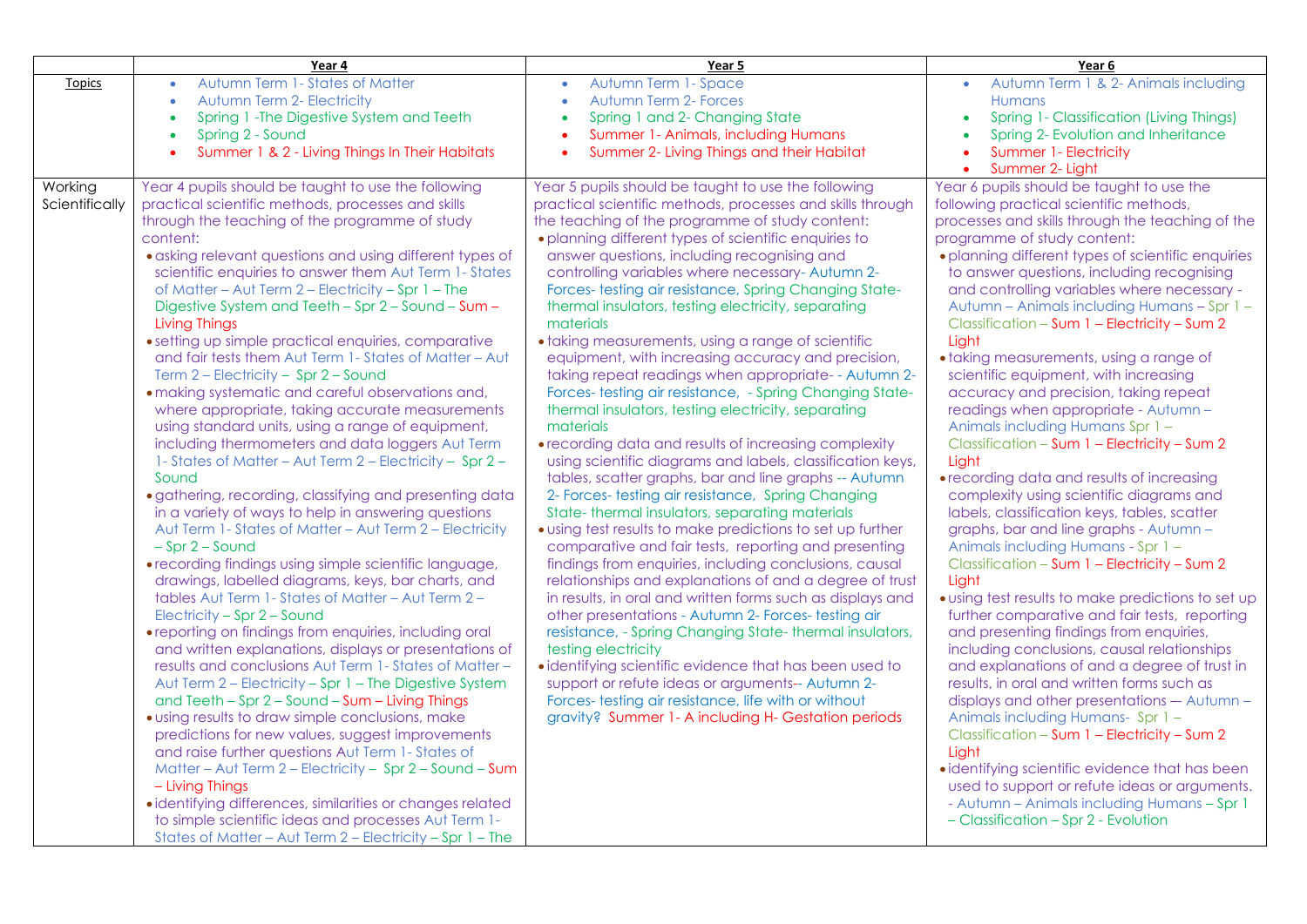|                                                   | Digestive System & Teeth - Spr 2 - Sound - Sum -<br><b>Living Things</b>                                                                                                                                                                                                                                                                                                                                                                                       |                                                                                                                                                                                                                                                                                                                                                                                                                                                                                                                                                                                                                                                                                                                                                                                                                                                                                                                                                                                                                  |                                                                                                                                                                                                                                                                                                                                                                           |
|---------------------------------------------------|----------------------------------------------------------------------------------------------------------------------------------------------------------------------------------------------------------------------------------------------------------------------------------------------------------------------------------------------------------------------------------------------------------------------------------------------------------------|------------------------------------------------------------------------------------------------------------------------------------------------------------------------------------------------------------------------------------------------------------------------------------------------------------------------------------------------------------------------------------------------------------------------------------------------------------------------------------------------------------------------------------------------------------------------------------------------------------------------------------------------------------------------------------------------------------------------------------------------------------------------------------------------------------------------------------------------------------------------------------------------------------------------------------------------------------------------------------------------------------------|---------------------------------------------------------------------------------------------------------------------------------------------------------------------------------------------------------------------------------------------------------------------------------------------------------------------------------------------------------------------------|
|                                                   | · using straightforward scientific evidence to answer                                                                                                                                                                                                                                                                                                                                                                                                          |                                                                                                                                                                                                                                                                                                                                                                                                                                                                                                                                                                                                                                                                                                                                                                                                                                                                                                                                                                                                                  |                                                                                                                                                                                                                                                                                                                                                                           |
|                                                   | questions or to support their findings. - All Units                                                                                                                                                                                                                                                                                                                                                                                                            |                                                                                                                                                                                                                                                                                                                                                                                                                                                                                                                                                                                                                                                                                                                                                                                                                                                                                                                                                                                                                  |                                                                                                                                                                                                                                                                                                                                                                           |
| Living Things<br>and their<br>Habitat<br>Animals, | • Recognise that living things can be grouped in a<br>variety of ways<br>• Explore and use classification keys to help group,<br>identify and name a variety of living things in their<br>local and wider environment<br>. Recognise that environments can change and that<br>this can sometimes pose dangers to living things -<br>Summer 1 & 2 - Living Things In Their Habitats<br>• Describe the functions of the basic parts of the                       | • Describe the differences in the life cycles of a<br>mammal, an amphibian, an insect and a bird<br>• Describe the life process of reproduction in some<br>plants and animals. Summer 2- Living Things and their<br>Habitat                                                                                                                                                                                                                                                                                                                                                                                                                                                                                                                                                                                                                                                                                                                                                                                      | • Describe how living things are classified into<br>broad groups according to common<br>observable characteristics, based on<br>similarities & differences, inc micro-organisms,<br>plants & animals<br>· Give reasons for classifying plants and<br>animals based on specific characteristics -<br>Spring 1- Classification<br>· Identify and name the main parts of the |
| including                                         | human digestive system                                                                                                                                                                                                                                                                                                                                                                                                                                         | . Describe the changes as humans develop to old age<br>Summer 1- Animals, including Humans                                                                                                                                                                                                                                                                                                                                                                                                                                                                                                                                                                                                                                                                                                                                                                                                                                                                                                                       | human circulatory system and describe                                                                                                                                                                                                                                                                                                                                     |
| Humans                                            | • Identify the different types of teeth in humans and                                                                                                                                                                                                                                                                                                                                                                                                          |                                                                                                                                                                                                                                                                                                                                                                                                                                                                                                                                                                                                                                                                                                                                                                                                                                                                                                                                                                                                                  | functions of heart, blood vessels & blood                                                                                                                                                                                                                                                                                                                                 |
|                                                   | their simple functions                                                                                                                                                                                                                                                                                                                                                                                                                                         |                                                                                                                                                                                                                                                                                                                                                                                                                                                                                                                                                                                                                                                                                                                                                                                                                                                                                                                                                                                                                  | . Recognise the impact of diet, exercise, drugs                                                                                                                                                                                                                                                                                                                           |
|                                                   | • Construct and interpret a variety of food chains,<br>identifying producers, predators and prey.                                                                                                                                                                                                                                                                                                                                                              |                                                                                                                                                                                                                                                                                                                                                                                                                                                                                                                                                                                                                                                                                                                                                                                                                                                                                                                                                                                                                  | and lifestyle on the way their bodies function<br>• Describe ways in which nutrients and water                                                                                                                                                                                                                                                                            |
|                                                   | Spring 1-The Digestive System and Teeth                                                                                                                                                                                                                                                                                                                                                                                                                        |                                                                                                                                                                                                                                                                                                                                                                                                                                                                                                                                                                                                                                                                                                                                                                                                                                                                                                                                                                                                                  | are transported within animals, inc humans.                                                                                                                                                                                                                                                                                                                               |
|                                                   | Summer 1 & 2 - Living Things In Their Habitats                                                                                                                                                                                                                                                                                                                                                                                                                 |                                                                                                                                                                                                                                                                                                                                                                                                                                                                                                                                                                                                                                                                                                                                                                                                                                                                                                                                                                                                                  | Aut Term 1 & 2- Animals inc Humans                                                                                                                                                                                                                                                                                                                                        |
| <b>Materials</b>                                  | <b>States of matter:</b>                                                                                                                                                                                                                                                                                                                                                                                                                                       | Properties and changes of materials                                                                                                                                                                                                                                                                                                                                                                                                                                                                                                                                                                                                                                                                                                                                                                                                                                                                                                                                                                              |                                                                                                                                                                                                                                                                                                                                                                           |
|                                                   | • Compare and group materials together, according<br>to whether they are solids, liquids or gases<br>• Observe that some materials change state when<br>they are heated or cooled, and measure or research<br>the temperature at which this happens in degrees<br>Celsius (°C)<br>• Identify the part played by evaporation and<br>condensation in the water cycle and associate the<br>rate of evaporation with temperature.<br>Aut Term 1- States of Matter- | • Compare and group together everyday materials on<br>the basis of their properties, including their hardness,<br>solubility, transparency, conductivity (electrical and<br>thermal), and response to magnets<br>. Know that some materials will dissolve in liquid to form<br>a solution, and describe how to recover a substance<br>from a solution<br>• Use knowledge of solids, liquids and gases to decide<br>how mixtures might be separated, including through<br>filtering, sieving and evaporating<br>· Give reasons, based on evidence from comparative<br>and fair tests, for the particular uses of everyday<br>materials, including metals, wood and plastic<br>• Demonstrate dissolving, mixing & changes of state are<br>reversible changes<br>• Explain that some changes result in the formation of<br>new materials and this kind of change is not usually<br>reversible, including changes associated with burning<br>and acid on bicarbonate of soda. Spring 1 & 2-<br><b>Changing State</b> |                                                                                                                                                                                                                                                                                                                                                                           |
|                                                   | Year 4                                                                                                                                                                                                                                                                                                                                                                                                                                                         | Year 5                                                                                                                                                                                                                                                                                                                                                                                                                                                                                                                                                                                                                                                                                                                                                                                                                                                                                                                                                                                                           | Year 6                                                                                                                                                                                                                                                                                                                                                                    |
| Light                                             |                                                                                                                                                                                                                                                                                                                                                                                                                                                                |                                                                                                                                                                                                                                                                                                                                                                                                                                                                                                                                                                                                                                                                                                                                                                                                                                                                                                                                                                                                                  | • Recognise that light appears to travel in<br>straight lines                                                                                                                                                                                                                                                                                                             |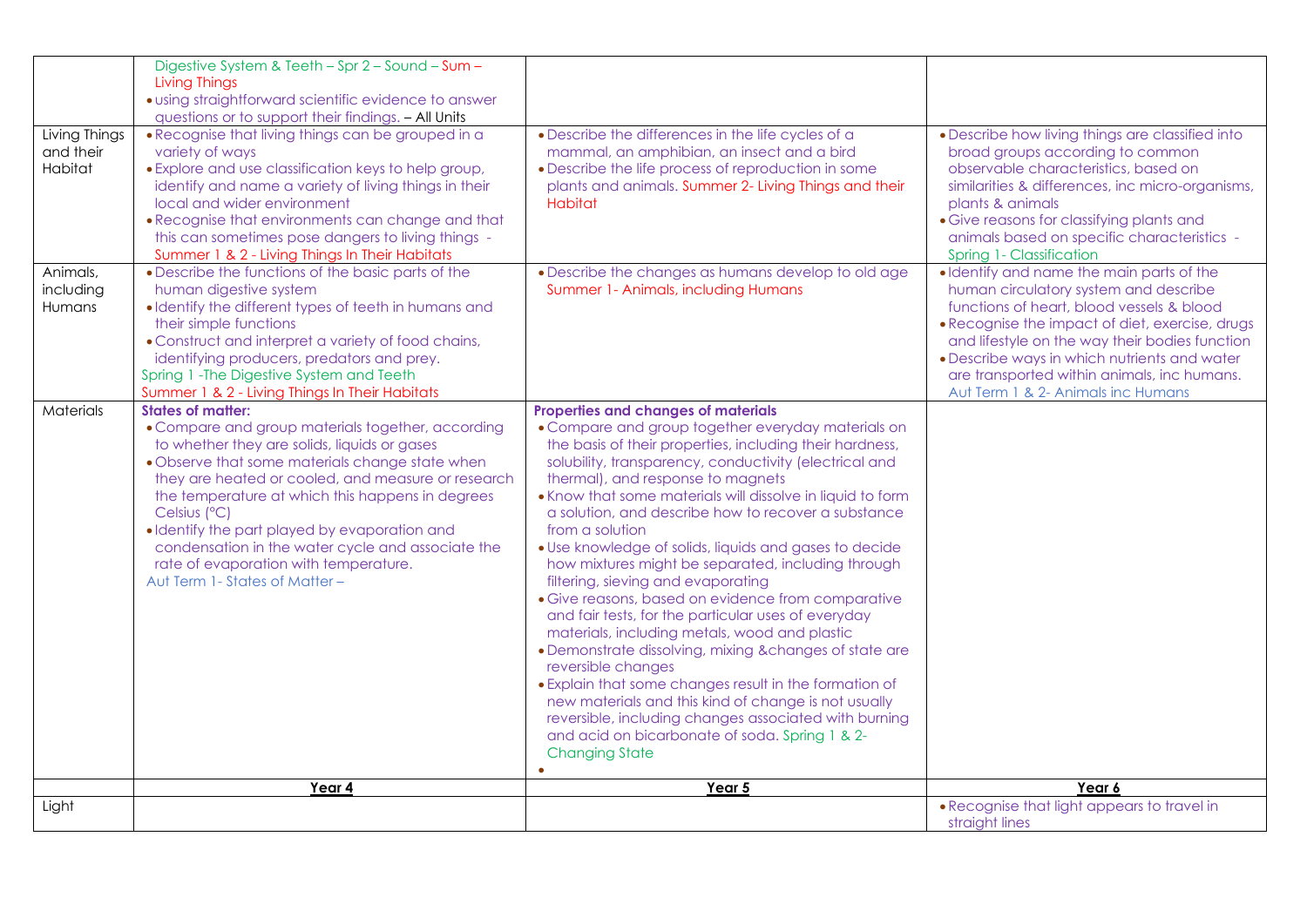|             |                                                                                                                                                                                                                                                                                                                                                                                                                                                                |                                                                                                | • Use the idea that light travels in straight lines<br>to explain that objects are seen because<br>they give out or reflect light into the eye<br>• Explain that we see things because light<br>travels from light sources to our eyes or from<br>light sources to objects and then to our eyes<br>. Use the idea light travels in straight lines to<br>explain why shadows have the same shape<br>as objects casting them - Summer 2- Light |
|-------------|----------------------------------------------------------------------------------------------------------------------------------------------------------------------------------------------------------------------------------------------------------------------------------------------------------------------------------------------------------------------------------------------------------------------------------------------------------------|------------------------------------------------------------------------------------------------|----------------------------------------------------------------------------------------------------------------------------------------------------------------------------------------------------------------------------------------------------------------------------------------------------------------------------------------------------------------------------------------------------------------------------------------------|
| Forces and  |                                                                                                                                                                                                                                                                                                                                                                                                                                                                | • Explain unsupported objects fall towards the Earth                                           |                                                                                                                                                                                                                                                                                                                                                                                                                                              |
| Magnets     |                                                                                                                                                                                                                                                                                                                                                                                                                                                                | because of the force of gravity acting between the<br>Earth and the falling object             |                                                                                                                                                                                                                                                                                                                                                                                                                                              |
|             |                                                                                                                                                                                                                                                                                                                                                                                                                                                                | · Identify the effects of air resistance, water resistance                                     |                                                                                                                                                                                                                                                                                                                                                                                                                                              |
|             |                                                                                                                                                                                                                                                                                                                                                                                                                                                                | and friction, that act between moving surfaces                                                 |                                                                                                                                                                                                                                                                                                                                                                                                                                              |
|             |                                                                                                                                                                                                                                                                                                                                                                                                                                                                | . Recognise that some mechanisms inc levers, pulleys                                           |                                                                                                                                                                                                                                                                                                                                                                                                                                              |
|             |                                                                                                                                                                                                                                                                                                                                                                                                                                                                | and gears allow a smaller force to have a greater                                              |                                                                                                                                                                                                                                                                                                                                                                                                                                              |
|             |                                                                                                                                                                                                                                                                                                                                                                                                                                                                | effect- Aut Term 2- Forces                                                                     |                                                                                                                                                                                                                                                                                                                                                                                                                                              |
| Sound       | · Identify how sounds are made, associating some of<br>them with something vibrating                                                                                                                                                                                                                                                                                                                                                                           |                                                                                                |                                                                                                                                                                                                                                                                                                                                                                                                                                              |
|             | • Recognise that vibrations from sounds travel through                                                                                                                                                                                                                                                                                                                                                                                                         |                                                                                                |                                                                                                                                                                                                                                                                                                                                                                                                                                              |
|             | a medium to the ear                                                                                                                                                                                                                                                                                                                                                                                                                                            |                                                                                                |                                                                                                                                                                                                                                                                                                                                                                                                                                              |
|             | • Find patterns between the pitch of a sound and                                                                                                                                                                                                                                                                                                                                                                                                               |                                                                                                |                                                                                                                                                                                                                                                                                                                                                                                                                                              |
|             | features of the object that produced it                                                                                                                                                                                                                                                                                                                                                                                                                        |                                                                                                |                                                                                                                                                                                                                                                                                                                                                                                                                                              |
|             | • Find patterns between the volume of a sound and                                                                                                                                                                                                                                                                                                                                                                                                              |                                                                                                |                                                                                                                                                                                                                                                                                                                                                                                                                                              |
|             | the strength of the vibrations that produced it                                                                                                                                                                                                                                                                                                                                                                                                                |                                                                                                |                                                                                                                                                                                                                                                                                                                                                                                                                                              |
|             | • Recognise that sounds get fainter as the distance<br>from the sound source increases. Spr 2 - Sound                                                                                                                                                                                                                                                                                                                                                          |                                                                                                |                                                                                                                                                                                                                                                                                                                                                                                                                                              |
| Electricity | · Identify common appliances that run on electricity                                                                                                                                                                                                                                                                                                                                                                                                           |                                                                                                | • Associate the brightness of a lamp or the                                                                                                                                                                                                                                                                                                                                                                                                  |
|             | • Construct simple series electrical circuit, identify &<br>name basic parts, inc cells, wires, bulbs, switches &<br>buzzers<br>· Identify whether a lamp will light in a simple series<br>circuit, based on whether the lamp is part of a<br>complete loop with a battery<br>• Recognise switches open and closes a circuit &<br>associate with whether or not a lamp lights in a<br>simple series circuit<br>• Recognise some common conductors & insulators |                                                                                                | volume of a buzzer with the number &<br>voltage of cells in the circuit<br>• Compare and give reasons for variations in<br>how components function, including<br>brightness of bulbs, the loudness of buzzers<br>and the on/off position of switches<br>· Use recognised symbols when representing a<br>simple circuit in a diagram. Summer 1-<br>Electricity                                                                                |
|             | and associate metals with being good conductors -                                                                                                                                                                                                                                                                                                                                                                                                              |                                                                                                |                                                                                                                                                                                                                                                                                                                                                                                                                                              |
|             | Aut Term 2-Electricity                                                                                                                                                                                                                                                                                                                                                                                                                                         |                                                                                                |                                                                                                                                                                                                                                                                                                                                                                                                                                              |
| Earth and   |                                                                                                                                                                                                                                                                                                                                                                                                                                                                | • Describe the movement of the Earth and other planets                                         |                                                                                                                                                                                                                                                                                                                                                                                                                                              |
| Space       |                                                                                                                                                                                                                                                                                                                                                                                                                                                                | relative to the sun in the solar system<br>• Describe the movement of the moon relative to the |                                                                                                                                                                                                                                                                                                                                                                                                                                              |
|             |                                                                                                                                                                                                                                                                                                                                                                                                                                                                | Earth                                                                                          |                                                                                                                                                                                                                                                                                                                                                                                                                                              |
|             |                                                                                                                                                                                                                                                                                                                                                                                                                                                                | • Describe Sun, Earth and moon as approximately                                                |                                                                                                                                                                                                                                                                                                                                                                                                                                              |
|             |                                                                                                                                                                                                                                                                                                                                                                                                                                                                | spherical bodies                                                                               |                                                                                                                                                                                                                                                                                                                                                                                                                                              |